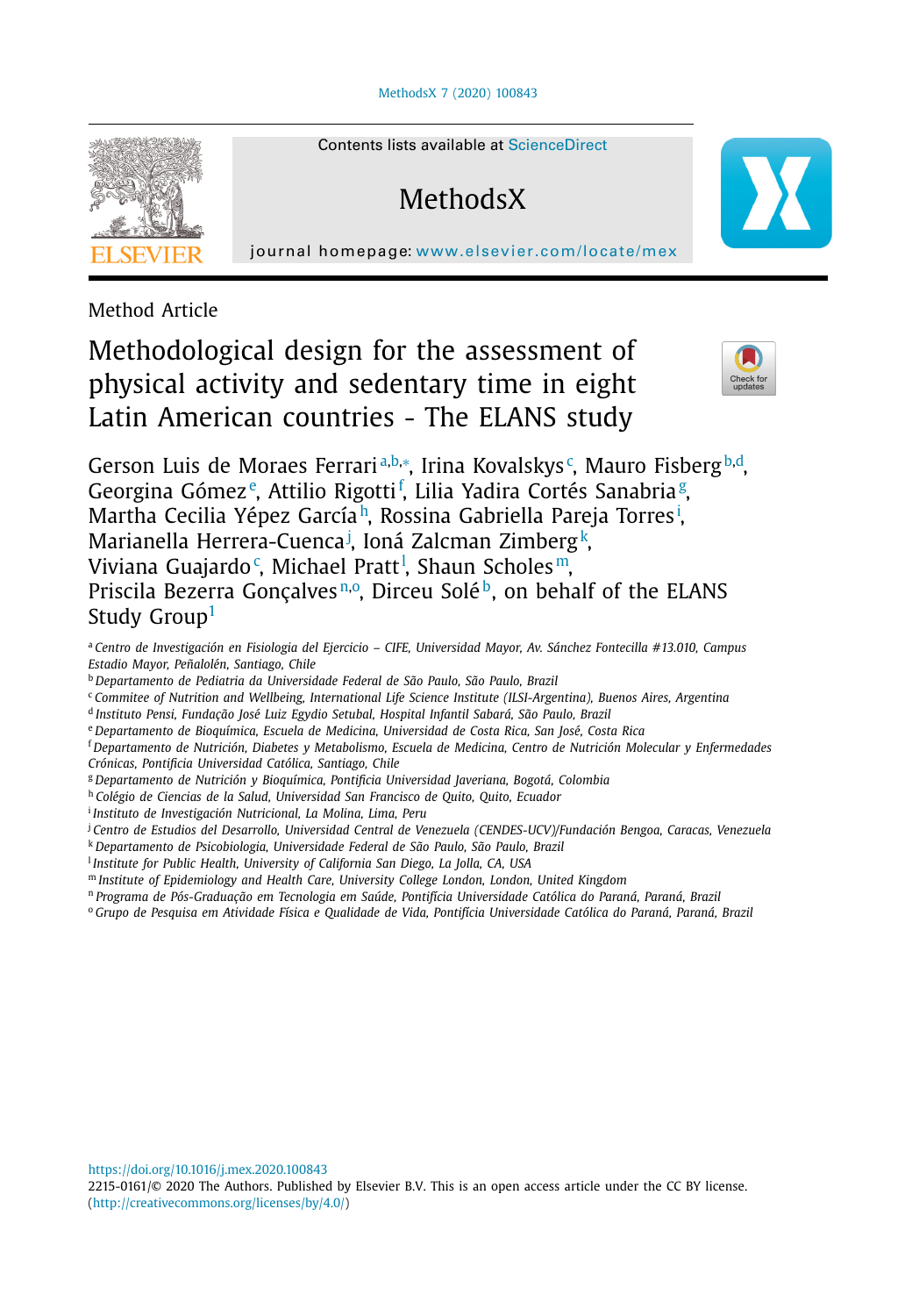### <span id="page-1-0"></span>a b s t r a c t

Worldwide studies of physical activity and sedentary time have historically under-represented low- and middleincome countries due to the lack of surveillance data. The purpose of this paper is to describe the methods and procedures used for the assessment of physical activity and sedentary time in the Latin American Study of Nutrition and Health (*Estudio Latinoamericano de Nutrición y Salud*; ELANS). ELANS is a multicentre, cross-sectional and surveillance study of a nationally representative sample from eight Latin American countries: Argentina, Brazil, Chile, Colombia, Costa Rica, Ecuador, Peru, and Venezuela. Two instruments were used to evaluate different domains and intensities of physical activity and sedentary time: self-reported data and a triaxial accelerometer (model GT3X+). ELANS will generate important self-reported and objective information for the Latin American populations, namely:

- evidence on the distribution of physical activity and sedentary time across population subgroups (e.g. sex, age, socioeconomic- and educational level). These sets of information will increase the evidence base and can help to inform future intervention strategies in Latin America;
- self-reported and objective information on physical activity and sedentary time.

© 2020 The Authors. Published by Elsevier B.V. This is an open access article under the CC BY license. [\(http://creativecommons.org/licenses/by/4.0/\)](http://creativecommons.org/licenses/by/4.0/)

# a r t i c l e i n f o

*Method name:* ELANS study

*Keywords:* Epidemiology, Physical activity, Sedentary behaviour, Accelerometry, Public health, Latin America *Article history:* Received 4 November 2019; Accepted 19 February 2020; Available online 25 February 2020

## **Specifications Table**

DOI of original article: [10.1016/j.jth.2019.100788](https://doi.org/10.1016/j.jth.2019.100788)

<sup>∗</sup> Corresponding author at: Centro de Investigación en Fisiologia del Ejercicio – CIFE, Universidad Mayor, Av. Sánchez Fontecilla #13.010, Campus Estadio Mayor, Peñalolén, Santiago, Chile.

*E-mail addresses:* [gersonferrari08@yahoo.com.br](mailto:gersonferrari08@yahoo.com.br) (G.L.d.M. Ferrari), [ikovalskys@gmail.com](mailto:ikovalskys@gmail.com) (I. Kovalskys), [mauro.fisberg@gmail.com](mailto:mauro.fisberg@gmail.com) (M. Fisberg), [georginagomezcr@gmail.com](mailto:georginagomezcr@gmail.com) (G. Gómez), [arigotti@med.puc.cl](mailto:arigotti@med.puc.cl) (A. Rigotti), [ycortes@javeriana.edu.co](mailto:ycortes@javeriana.edu.co) (L.Y.C. Sanabria), [myepez@usfq.edu.ec](mailto:myepez@usfq.edu.ec) (M.C.Y. García), [rpareja@iin.sld.pe](mailto:rpareja@iin.sld.pe) (R.G.P. Torres), [marianella.herrera@ucv.ve](mailto:marianella.herrera@ucv.ve) (M. Herrera-Cuenca), [ionazimberg@gmail.com](mailto:ionazimberg@gmail.com) (I.Z. Zimberg), [vbguajardo@gmail.com](mailto:vbguajardo@gmail.com) (V. Guajardo), [mipratt@health.ucsd.edu](mailto:mipratt@health.ucsd.edu) (M. Pratt), [s.scholes@ucl.ac.uk](mailto:s.scholes@ucl.ac.uk) (S. Scholes), [priscilab.goncalves@hotmail.com](mailto:priscilab.goncalves@hotmail.com) (P.B. Gonçalves), [sole.dirceu@gmail.com](mailto:sole.dirceu@gmail.com) (D. Solé).

<sup>1</sup> The following are members of ELANS Study Group: Chairs: Mauro Fisberg and Irina Kovalskys; Co-chair: Georgina Gómez Salas; Core Group members: Attilio Rigotti, Lilia Yadira Cortés Sanabria, Georgina Gómez, Martha Cecilia Yépez García, Rossina Gabriella Pareja Torres, and Marianella Herrera-Cuenca; Steering Committee: Berthold Koletzko, Luis A. Moreno, Michael Pratt, and Katherine L. Tucker; Project Managers: Viviana Guajardo and Ioná Zalcman Zimberg; International Life Sciences Institute-Argentina: Irina Kovalskys, Viviana Guajardo, María Paz Amigo, Ximena Janezic, and Fernando Cardini; Universidad I Salud: Myriam Echeverry and Martin Langsman; Instituto Pensi-Hospital Infantil Sabara-Brazil: Mauro Fisberg, Ioná Zalcman Zimberg, and Natasha Aparecida Grande de França; Pontificia Universidad Católica de Chile: Attilio Rigotti, Guadalupe Echeverría, Leslie Landaeta, and Óscar Castillo; Pontificia Universidad Javeriana-Colombia: Lilia Yadira Cortés Sanabria, Luz Nayibe Vargas, Luisa Fernanda Tobar, and Yuri Milena Castillo; Universidad de Costa Rica: Georgina Gómez Salas, Rafael Monge Rojas, and Anne Chinnock; Universidad San Francisco de Quito-Ecuador: Martha Cecilia Yépez García, Mónica Villar Cáceres, and María Belén Ocampo; Instituto de Investigación Nutricional-Perú: Rossina Pareja Torres, María Reyna Liria, Krysty Meza, Mellisa Abad, and Mary Penny; Universidad Central de Venezuela: Marianella Herrera-Cuenca, Maritza Landaeta, Betty Méndez, Maura Vasquez, Omaira Rivas, Carmen Meza, Servando Ruiz, Guillermo Ramirez, and Pablo Hernández; Statistical advisor: Alexandre D.P. Chiavegatto Filho; Accelerometry analysis: Priscila Bezerra Gonçalves and Claudia Alberico; Physical activity advisor: Gerson Luis de Moraes Ferrari.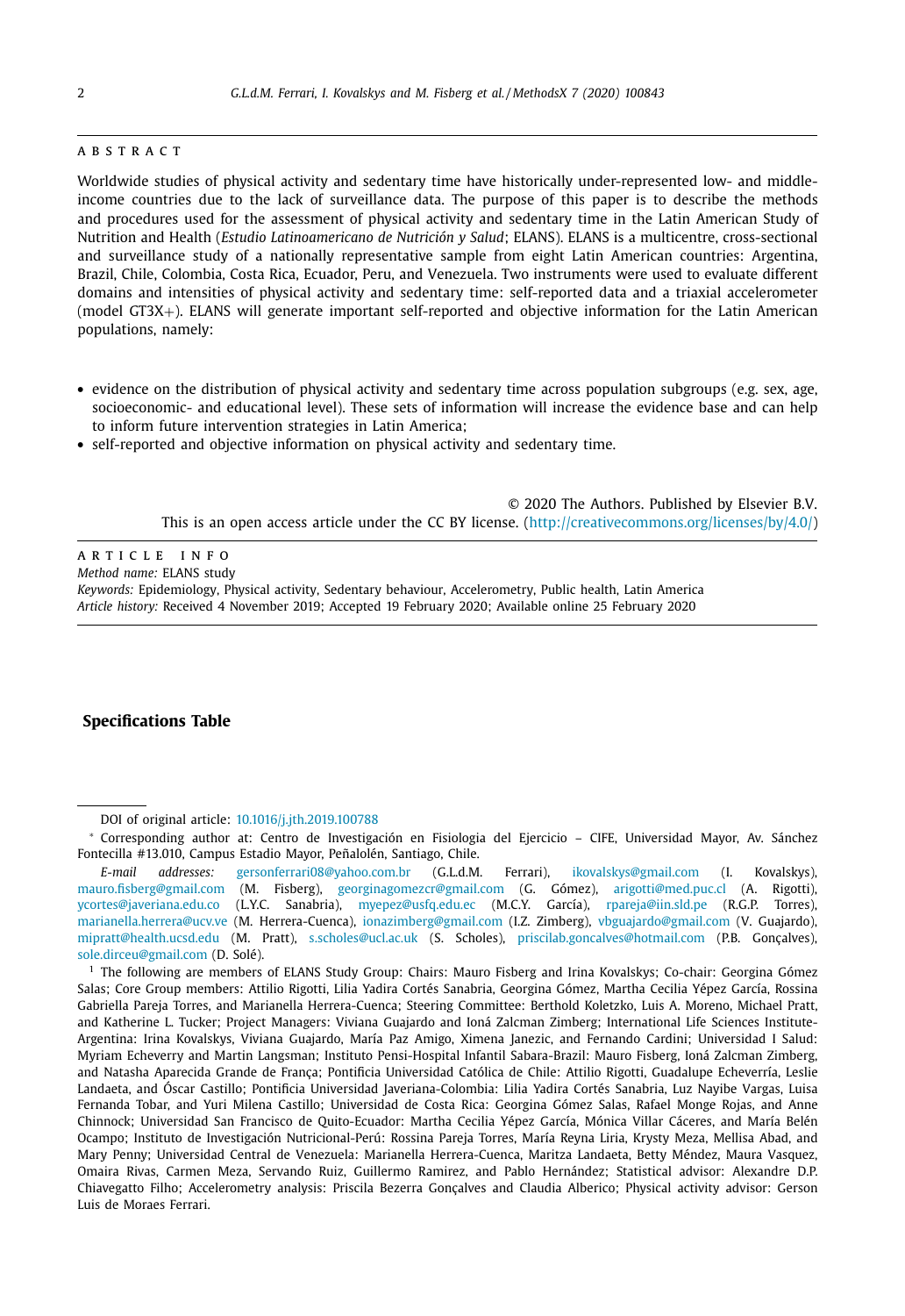| Subject Area                          | Medicine and dentistry.                                                                                                                                                                                                                                 |
|---------------------------------------|---------------------------------------------------------------------------------------------------------------------------------------------------------------------------------------------------------------------------------------------------------|
| More specific subject area            | Measurement of physical activity and sedentary behaviours in the Latin<br>American Study of Nutrition and Health.                                                                                                                                       |
| Method name                           | ELANS study                                                                                                                                                                                                                                             |
| Name and reference of original method | M. Fisberg, I. Kovalskys, G. Gomez, A. Rigotti, L.Y. Cortes, M. Herrera-Cuenca,<br>et al., Latin American Study of Nutrition and Health (ELANS): rationale and<br>study design. BMC Public Health. 16 (1) (2016) 93, doi:<br>10.1186/s12889-016-2765-y. |
| Resource availability                 | N/A                                                                                                                                                                                                                                                     |

# **Method details**

## *ELANS study*

The Latin American Study of Nutrition and Health (*Estudio Latinoamericano de Nutrición y Salud*; ELANS) is a cross-sectional study, performed in nationally representative urban samples (persons aged 15–65 years) from eight countries: Argentina, Brazil, Chile, Colombia, Costa Rica, Ecuador, Peru and Venezuela [\[1\].](#page-12-0) Data collection took place in 2014 and 2015. The majority of the eight countries included in ELANS have at least 64–92% of the population living in urban areas.

The sample design for ELANS was complex and multistage. It was stratified by conglomerates (cities or agglomerations of cities), with random selection of Primary Sampling Units (PSUs) and Secondary Sampling Units (SSUs). The PSUs were areas (e.g. counties, municipalities, neighbourhoods, residential areas) within each selected city in each country. An "n" size proportional to the population weight was used for the selection of PSUs. In this case, a simple random sampling of "n" with replacement was performed to adhere to the principle of statistical independence of the selection of the areas included in the PSU sample. For these random selections, the probability proportional to size (PPS) method was applied. The SSU was the census radius or smallest unit of urban population data or sampling point, according to the available cartographic division. Thus, within each of the areas included in the PSU allocation, a representative sample of SSUs was randomly selected using the PPS method.

For the selection of households within SSUs, we performed a four-stage, systematic randomization by establishing a selection interval (k). In the first stage, the total urban population was used to proportionally define the main regions and to select cities representing each region, including key cities and other representative cities in the region, using a random method and sampling criteria, while attempting to cover the determined urban population. In the second stage, the sampling points (survey tracts) of each city were randomly designated. In the third stage, clusters of households were selected from each sampling unit. Addresses were chosen systematically using standard random route procedures, beginning with an initial address selected at random. The households were designated with three systematic jumps; that is, a given household was selected by randomly picking the first home and subsequently skipping three households. In the fourth and final stage, the designated respondent within each household was selected using the birthday method (half chosen using the next birthday; the other half using the last birthday).

The required sampling size for sufficient precision for key survey estimates was estimated by setting a confidence level of 95%, a maximum sampling error of 3.5%, and a survey design effect of 1.75 [\[2\].](#page-12-0) [Table](#page-3-0) 1 shows the characteristics of the archived sample per sex, age group, and socioeconomic level. Persons excluded from the study were: pregnant and lactating women, with physical or mental disabilities, residents in unfamiliar residential environments, illiterate, and those unable to give consent. Considering the puberty that occurs during adolescence as a phase with many biological and physiological changes, the inclusion of adolescents under 15 years of age would require the evaluation of the pubertal stage, which is performed through the evaluation of the breasts, genitals and pubic hair [\[3\].](#page-12-0) This was considered to be not feasible. Thus, to ensure that puberty was achieved, only adolescents aged 15 years and older were eligible to participate in ELANS. Additional information on the ELANS design and sample size calculations are available elsewhere [\[1\].](#page-12-0)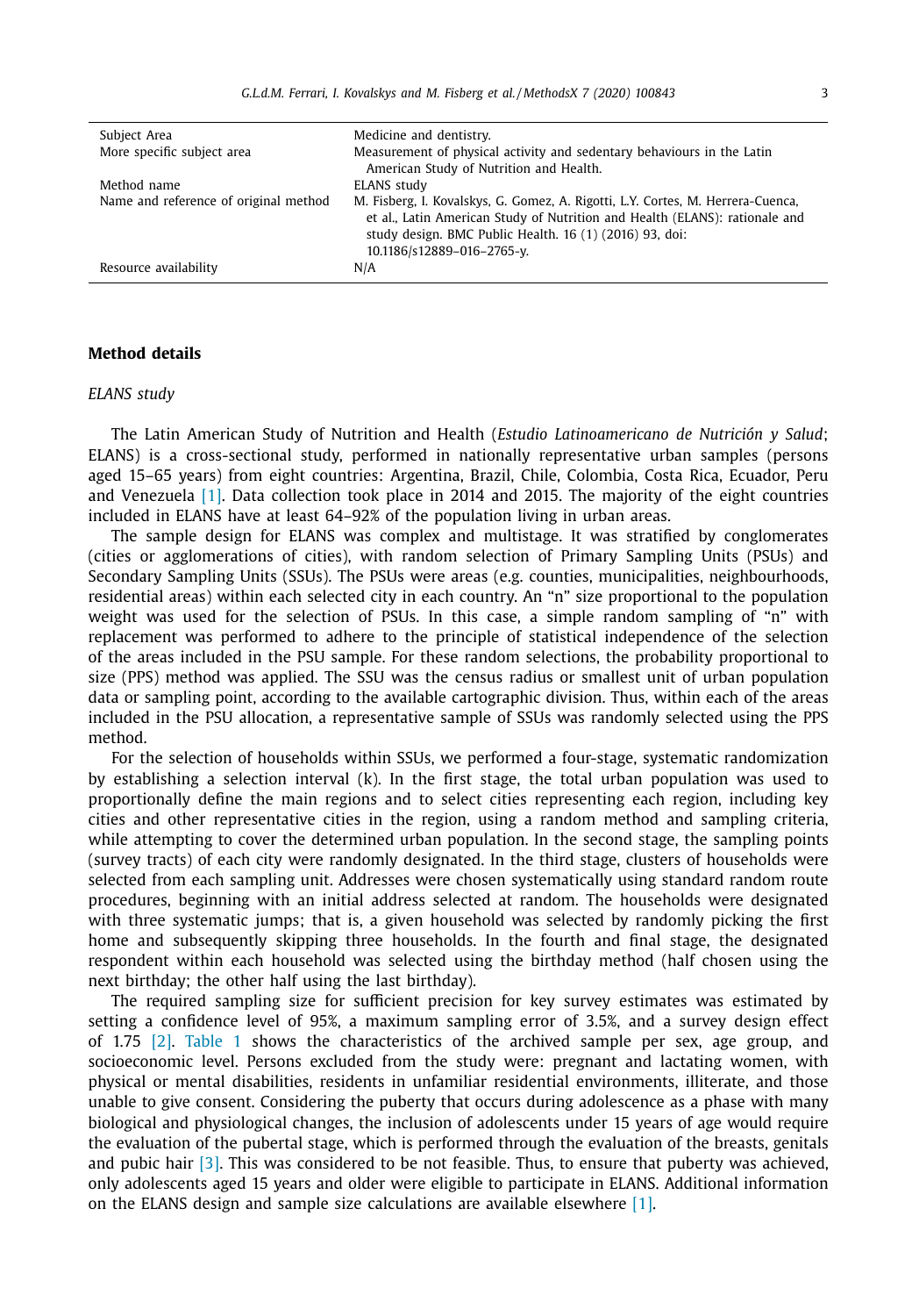<span id="page-3-0"></span>**Table 1** Baseline characteristics of the sample assessed by sex, age-group, socioeconomic level and education level.

| Country        | N    | Sex $(\%)$ |        | Age group $(\%)$ |             |             |             |       | Socioeconomic level (%) |      |       | Educational level (%) |      |
|----------------|------|------------|--------|------------------|-------------|-------------|-------------|-------|-------------------------|------|-------|-----------------------|------|
|                |      | Male       | Female | $15 - 19$ v      | $20 - 34$ v | $35 - 49$ v | $50 - 65$ v | Low   | Medium                  | High | Low   | Medium                | High |
| Argentina      | 1266 | 48.6       | 51.4   | 13.2             | 33.3        | 30.1        | 23.4        | 45.7  | 46.8                    | 7.4  | 65.7  | 25.9                  | 8.4  |
| <b>Brazil</b>  | 2000 | 48.2       | 51.8   | 12.0             | 37.0        | 30.6        | 20.5        | 45.3  | 46.0                    | 8.8  | 48.1  | 43.4                  | 8.5  |
| Chile          | 879  | 49.3       | 50.7   | 10.4             | 34.9        | 29.8        | 24.9        | 45.4  | 38.5                    | 16.1 | 61.1  | 22.0                  | 17.0 |
| Colombia       | 1230 | 48.2       | 51.8   | 11.3             | 36.7        | 29.1        | 22.9        | 52.8  | 42.0                    | 5.1  | 63.2  | 23.8                  | 13.0 |
| Costa Rica     | 798  | 47.4       | 52.6   | 13.9             | 40.0        | 27.7        | 18.4        | 29.6  | 53.0                    | 17.4 | 71.2  | 17.0                  | 11.8 |
| Ecuador        | 800  | 49.6       | 50.4   | 16.0             | 39.5        | 27.8        | 16.8        | 49.9  | 37.1                    | 13.0 | 83.0  | 10.5                  | 6.5  |
| Peru           | 1113 | 47.0       | 53.0   | 14.8             | 41.3        | 26.4        | 17.4        | 47.9  | 31.9                    | 20.2 | 23.1  | 67.1                  | 9.8  |
| Venezuela      | 1132 | 50.0       | 50.0   | 13.6             | 37.9        | 29.2        | 19.3        | 77.9  | 16.6                    | 5.5  | 69.4  | 12.2                  | 18.4 |
| <b>Overall</b> | 9218 | 47.9%      | 52.1%  | 13.3%            | 37.7%       | 28.5%       | 20.5%       | 52.0% | 38.4%                   | 9.5% | 61.3% | 29.3%                 | 9.5% |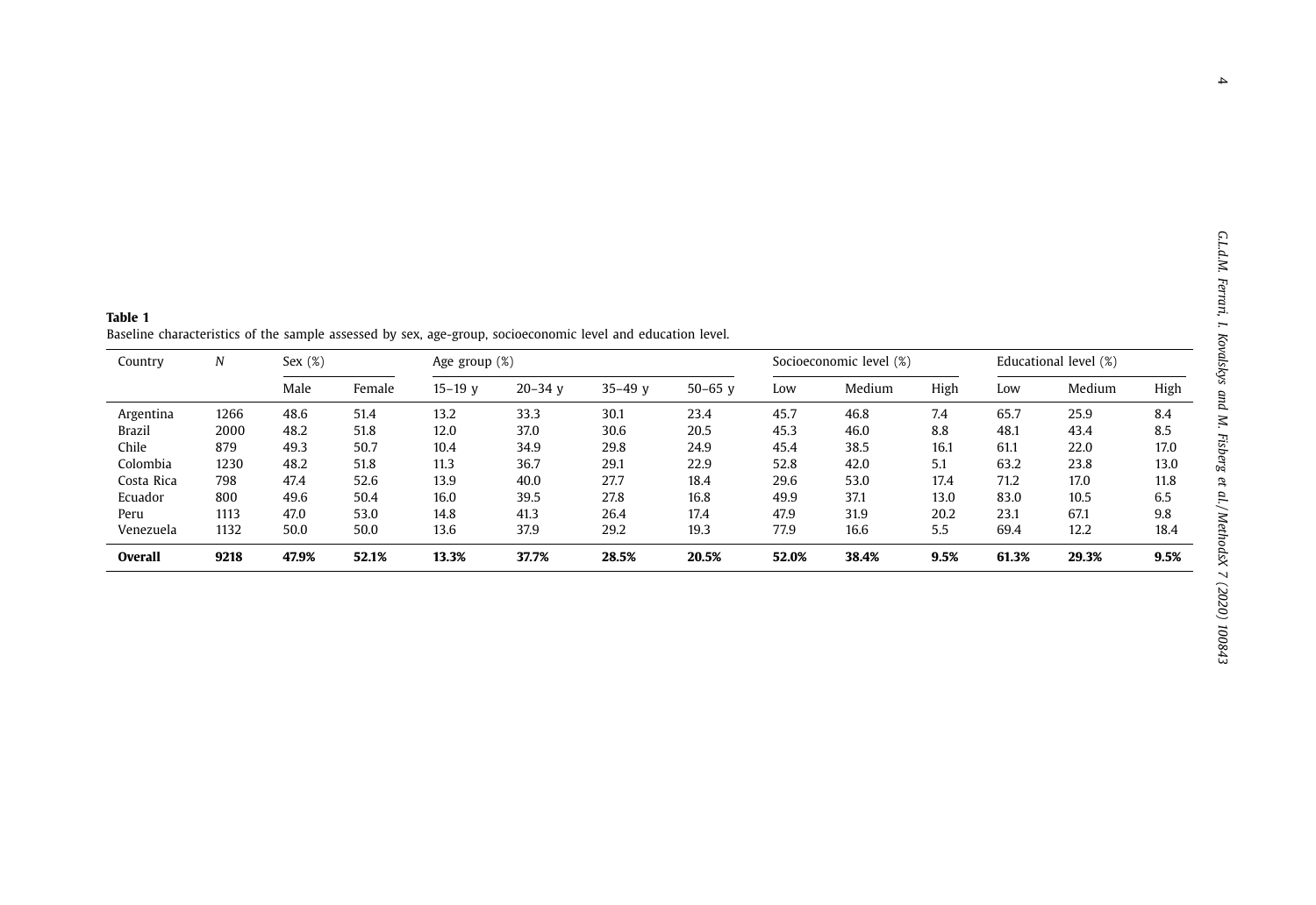The ELANS protocol was designed to collect data at the individual level using questionnaires (sociodemographic, dietary intake, and physical activity) and objective measurements (accelerometry and anthropometry). The ELANS protocol was approved by the Western Institutional Review Board (#20140605) and is registered with Clinicaltrials.gov (#NCT02226627). Local ethics committees also approved the protocol within each participating country. All participants signed the consent form before participating in the study.

### *Governance, study management and quality control*

A standard study protocol was distributed for implementation in each country. Principal Investigators (PIs, from Argentina and Brazil), and a co-chair (from Costa Rica), were responsible for overall coordination of the study. Local PIs managed each study site; these were responsible for all local study aspects including protocol development, regulatory oversight, training personnel, quality control, and logistics. Training systematized for all PIs and researchers was conducted before data collection. All researchers involved in ELANS underwent training and adhered to a single study protocol for implementation of fieldwork, data collection and management, and data quality control. Furthermore, implementation of the protocol included web-based training modules and regional direct training meetings. Quality control was monitored during data collection in all countries through verification of source documents and data entry errors. Data entry errors, and any other problems encountered during the verification of the source data, were discussed with the PIs.

### *Assessment of physical activity*

Physical activity can be assessed by several indicators, incorporating a spectrum of outcomes, including frequency (e.g. how often activities are performed), duration (how long activities are performed for), and intensity (i.e. the rate at which the activity is being performed or the magnitude of the effort required to perform an activity; usually classified as 'light', 'moderate', or 'vigorous'). Self-report questionnaires facilitate data collection on specific types of activity (e.g. walking, cycling) and domains (e.g. active transportation, leisure-time) of physical activity and sedentary behaviour (e.g. time spent setting) [\[4\].](#page-12-0) However, questionnaires provide only a subjective estimate of physical activity and sedentary time. Reliance on respondent recall is associated with potential measurement error, and self-reports may be subject to social desirability bias. On the other hand, objective methods for evaluating physical activity, such as the use of accelerometers, obtain information such as the duration and the intensity of physical activity performed without the need for respondent recall or judgement. Placing accelerometers within large-scale national surveys requires a combination of financial resources and technological expertise that has so far challenged physical activity researchers based in low- and middle-income countries. As a result, Latin American researchers have typically relied on self-reported questionnaires to quantify physical activity and sedentary time both overall and across population subgroups (e.g. by age, sex, and socioeconomic status)  $[5]$ .

The physical activity protocol used in ELANS includes self-reported data collected by questionnaires and objective data collected by triaxial accelerometers [\(Fig.](#page-5-0) 1). Data was collected via two home visits. At the first visit, a subsample of the designated respondents received instructions regarding the use of an accelerometer along with a diary to be filled out for seven consecutive days. For the participants who were given accelerometers, the second visit occurred eight days after the first contact. The second visit occurred four days after the first visit for those participants not in the accelerometry sub-sample. The second visit included the administration of the physical activity questionnaire, and the retrieval of the accelerometer and diary. Details of the mode of assessment of physical activity and the total number of participants by country, region and city are provided in [Table](#page-7-0) 2.

# *Self-reported data*

Physical activity and sedentary time were assessed in the second home visit using a Spanish language long-form, last 7-day, self-administered version of the International Physical Activity Questionnaire (IPAQ) [\[6\].](#page-12-0) We adapted the IPAQ by using only the questions that covered the active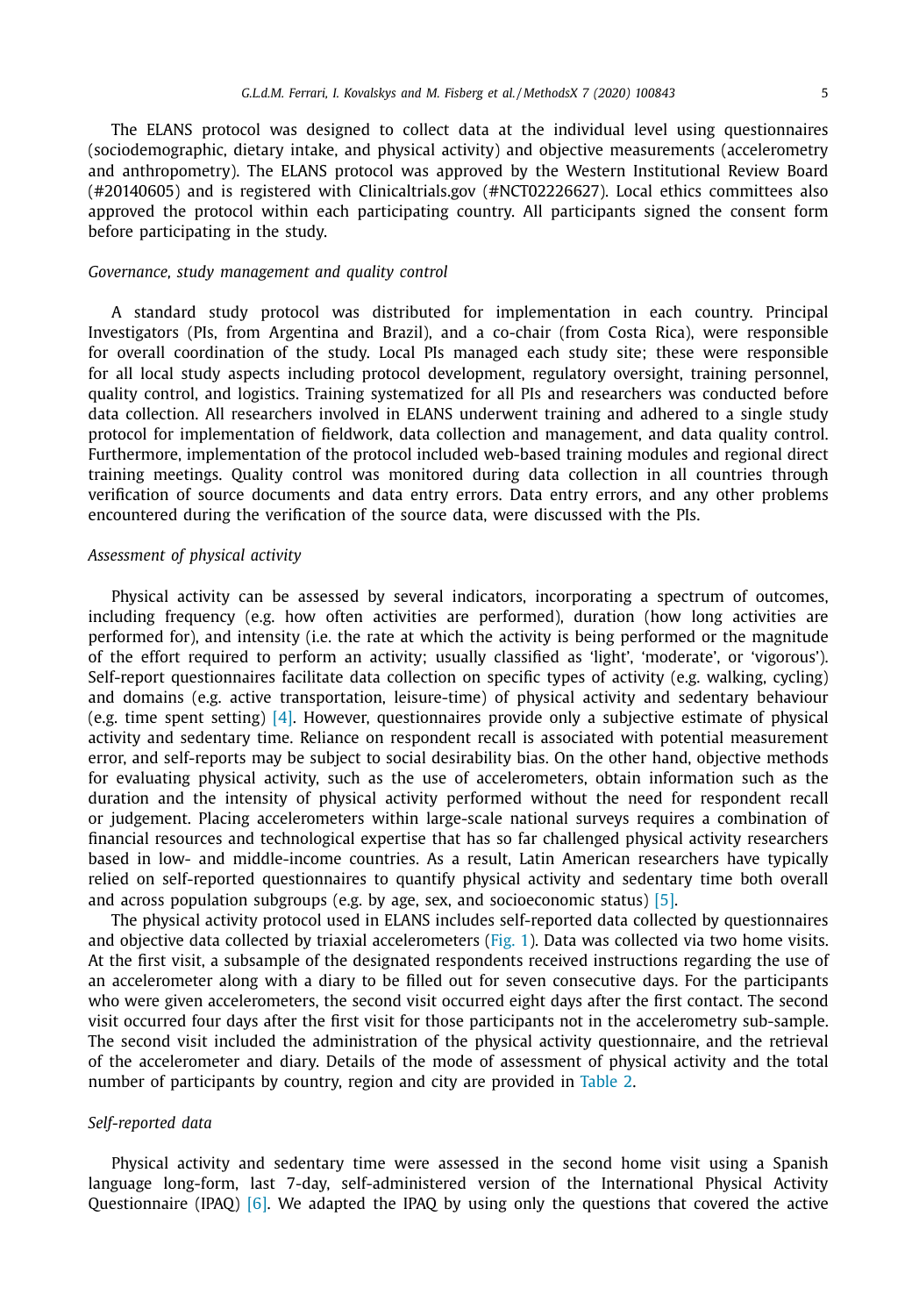<span id="page-5-0"></span>

**Fig. 1.** Flow-chart of the process to obtain the final sample.

transportation and leisure-time domains, as well as those on sedentary time. Self-reported data was administered to the full sample [\(Table](#page-3-0) 1). Details on the development, reliability, and validity of the IPAQ are available elsewhere  $[6]$ . Only the active transportation and leisure-time physical activity sections were included due to the greater relevance of these domains for guiding public health policies and programmes [\[7\]](#page-12-0) and the relatively low validity of the IPAQ items on occupational and home-based physical activity questions in Latin American urban settings [\[8\].](#page-12-0)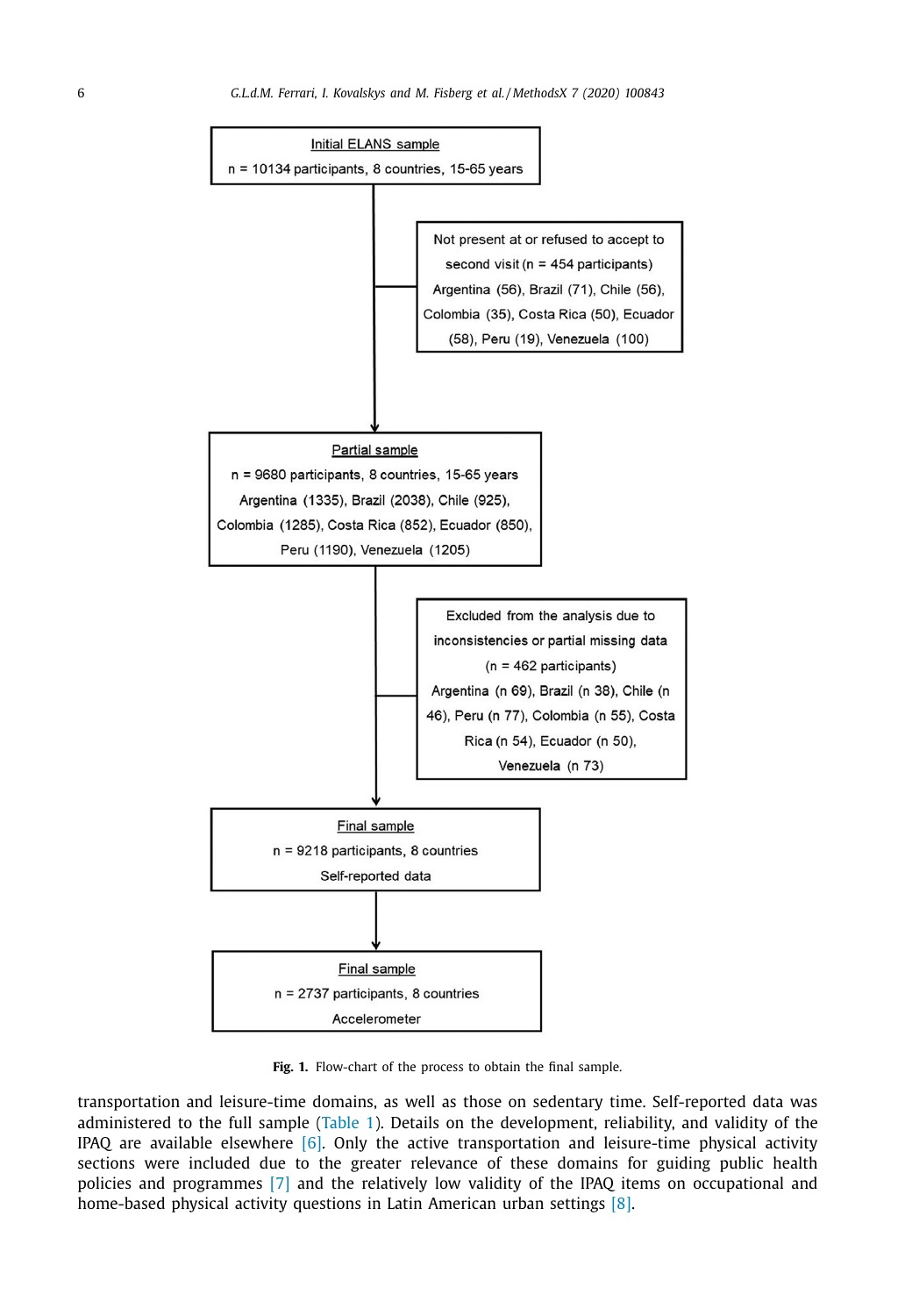The questions used in the ELANS study assessed physical activity in the active transportation and leisure-time domains using items on the frequency and duration (bouts of at least 10 min) of moderate-and-vigorous physical activity, as well as on walking (for leisure and active transportation), and the amount of cycling undertaken for the purposes of active transportation. Three outcomes for each domain were calculated to reflect the complexity of physical activity patterns.

- For the active transportation domain, the following questions were asked: (i) "During the last 7 days, did you walk or use a bicycle (pedal cycle) for at least 10 min continuously to get to and from places?" (Yes, No); (ii) "During the last 7 days, on how many days did you walk or ride a bicycle for at least 10 min at a time to go from place to place?"; (iii) "How much time did you usually spend on one of those days to bicycle or walk from place to place?" These questions were asked separately for walking and cycling.
- In relation to leisure (i.e. non travel-based) physical activity, the following questions were asked: (i) "During the last 7 days, did you walk, or do any moderate or vigorous physical activity for at least 10 min continuously?" (Yes, No); (ii) "During the last 7 days, on how many days did you walk, or do moderate or vigorous physical activity for at least 10 min at a time in your leisure time?"; (iii) "How much time do you spend walking, or doing moderate or vigorous physical activity in your leisure time?" Questions were asked separately for walking, moderate-intensity, and vigorousintensity activities.

Thus, questionnaire data on physical activity was reported as minutes/day of walking, moderate, and vigorous physical activity. Data were analyzed in accordance with the IPAQ scoring protocol [\(https://sites.google.com/site/theipaq/scoring-protocol\)](https://sites.google.com/site/theipaq/scoring-protocol). The metabolic equivalents (METs) – by minutes/day and minutes/week (MET-min/day and MET-min/week, respectively) – in each physical activity was calculated in accordance with the Compendium of Physical Activities [\[9,10\].](#page-12-0) Although walking is assigned as a moderate-intensity activity by MET value, as described above, walking was assessed separately from other moderate-intensity activities. The total time (minutes/week) and time spent in each physical activity mode (i.e. active transportation and leisure-time) were estimated. We analyzed total physical activity as the sum of active transport (walking and cycling) and leisure-time (walking, moderate, and vigorous) activities. In addition, we assessed domain-specific activity (active transportation and leisure-time). For total activity, participants were categorized as "meeting" or "not meeting" the World Health Organization (WHO) weekly recommendations of physical activity of at least 150 min of moderate-to-vigorous intensity [\[11\].](#page-12-0)

In addition, we used two items capturing sedentary time. Participants were asked to estimate the total number of minutes per day spent sitting at work, at home, and during leisure-time separately for a weekday and a weekend day  $[12]$ . We summed the two weekday and weekend day items to calculate the overall daily sedentary time (weekday sitting minutes\*5 weekdays + weekend day sitting minutes∗2 weekend days)/7.

# *Triaxial accelerometers*

In the first home visit, the subsample of designated participants received the accelerometers with the respective instructions, including a diary to be completed for the following seven consecutive days. The accelerometers were retrieved on the second home visit. Accelerometer data were collected for 40% of the sample who were randomly selected to fill quotas by sex, age, and socioeconomic status, thereby ensuring a representative sample across these dimensions. For logistical and financial reasons, efforts were made to ensure that a range of 23.4–34.2% of each sample wore the accelerometer on all seven days [\(Table](#page-3-0) 1). [Table](#page-10-0) 3 shows the overall and country-specific number of participants who were administered accelerometers and the proportions with valid data (i.e. minimum amount of accelerometer data). As [Table](#page-10-0) 3 shows, the proportion of participants in the sub-sample with valid accelerometer data was highest and lowest in Chile (77.6%) and in Argentina (41.8%), respectively.

Physical activity at different intensities (light, moderate, vigorous, and moderate-to-vigorous), number of steps, and the amount of time spent sedentary were measured using a triaxial accelerometer (model GT3X+, ActiGraph, Pensacola, FL, USA). The triaxial accelerometer is a small and light-weight device (4.6 cm  $\times$  3.3 cm  $\times$  1.5 cm, 19 g) designed to detect accelerations ranging in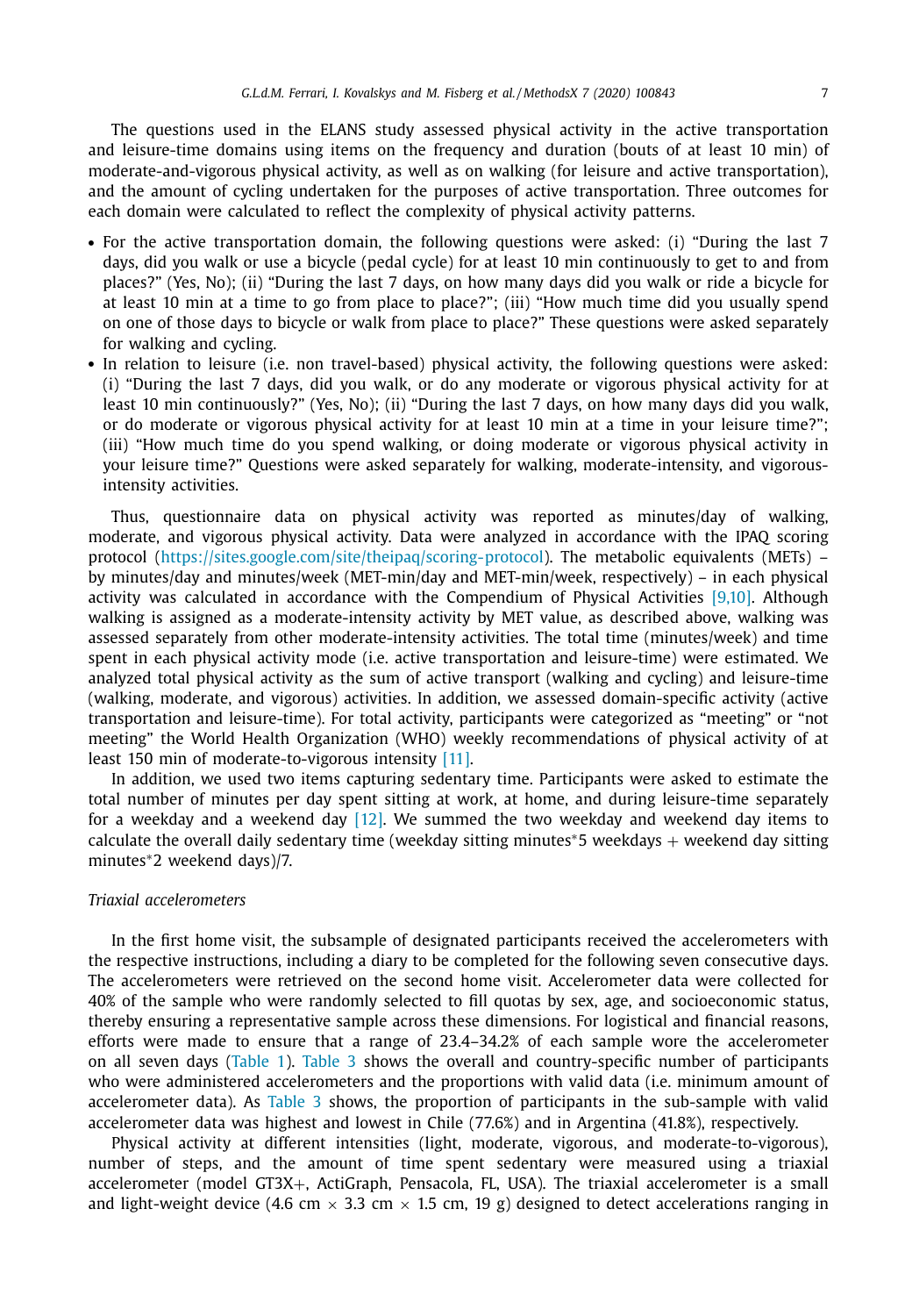#### <span id="page-7-0"></span>**Table 2**

Sample distribution by region of countries, selected cities and proportion of total sample with self-reported physical activity data and valid accelerometer data.

| Region                   | City                           | Urban population (15-65 | n total | n Self-reported | Response rate of       | N valid            | % of total with valid |
|--------------------------|--------------------------------|-------------------------|---------|-----------------|------------------------|--------------------|-----------------------|
|                          |                                | years old $/$ per city) | by city | data            | self-reported/ n total | accelerometer data | accelerometer data    |
| Argentina                |                                |                         |         |                 |                        |                    |                       |
| <b>Gran Buenos Aires</b> | Ciudad de Bs $As + Gran$ Bs As | 12,806                  | 359     | 359             | 100%                   | 80                 | 22.3%                 |
|                          | <b>Buenos Aires</b>            | 2891                    | 109     | 109             | 100%                   | 26                 | 23.9%                 |
| Pampeana                 | Gran Córdoba                   | 1368                    | 159     | 159             | 100%                   | 35                 | 22.0%                 |
|                          | Gran Rosario                   | 1161                    | 120     | 120             | 100%                   | 28                 | 23.3%                 |
|                          | Mar del Plata                  | 593                     | 61      | 60              | 98.3%                  | 14                 | 23.0%                 |
|                          | Rio Cuarto                     | 163                     | 35      | 35              | 100%                   | 6                  | 17.1%                 |
| Cuyo                     | Gran Mendoza                   | 848                     | 102     | 102             | 100%                   | 28                 | 27.5%                 |
| <b>Noroeste</b>          | Gran S. Miguel de Tucumán      | 738                     | 97      | 97              | 100%                   | 33                 | 34.0%                 |
|                          | Gran Salta                     | 539                     | 41      | 41              | 100%                   | 10                 | 24.4%                 |
| <b>Nordeste</b>          | Corrientes                     | 386                     | 70      | 70              | 100%                   | 9                  | 12.9%                 |
|                          | Resistencia                    | 356                     | 69      | 69              | 100%                   | 18                 | 26.1%                 |
| Sur                      | Neuquén-Cipoletti (RN)         | 341                     | 44      | 43              | 97.7%                  | 9                  | 20.5%                 |
| <b>Total</b>             |                                | 19,303                  | 1266    | 1264            | 99.7%                  | 296                | 23.4%                 |
| <b>Brazil</b>            |                                |                         |         |                 |                        |                    |                       |
| <b>Norte</b>             | Rio Branco                     | 209                     | 25      | 25              | 100%                   | 8                  | 32.0%                 |
|                          | Belém                          | 991                     | 112     | 112             | 100%                   | 30                 | 26.8%                 |
| Nordeste                 | Salvador                       | 1972                    | 129     | 129             | 100%                   | 29                 | 22.5%                 |
|                          | Fortaleza                      | 1750                    | 141     | 141             | 100%                   | 43                 | 30.5%                 |
|                          | João Pessoa                    | 515                     | 42      | 42              | 100%                   | 18                 | 42.9%                 |
|                          | Teresina                       | 549                     | 40      | 40              | 100%                   | 17                 | 42.5%                 |
|                          | Jaboatão dos Guararapes        | 447                     | 30      | 30              | 100%                   | 12                 | 40.0%                 |
| <b>Sudeste</b>           | Belo Horizonte                 | 1735                    | 114     | 114             | 100%                   | 33                 | 28.9%                 |
|                          | Rio de janeiro                 | 4481                    | 295     | 295             | 100%                   | 64                 | 21.7%                 |
|                          | São Paulo                      | 8004                    | 469     | 468             | 99.8%                  | 145                | 30.9%                 |
|                          | Uberlândia                     | 429                     | 31      | 31              | 100%                   | 10                 | 32.3%                 |
|                          | Campinas                       | 774                     | 58      | 58              | 100%                   | 14                 | 24.1%                 |
|                          | Santos                         | 293                     | 17      | 17              | 100%                   | 3                  | 17.6%                 |
|                          | Vila Velha                     | 298                     | 16      | 16              | 100%                   | 6                  | 37.5%                 |
|                          | São Gonçalo                    | 719                     | 43      | 43              | 100%                   | 13                 | 30.2%                 |
|                          | Niterói                        | 351                     | 23      | 23              | 100%                   | $\overline{4}$     | 17.4%                 |
|                          | São Bernardo do Campo          | 552                     | 26      | 26              | 100%                   | 8                  | 30.8%                 |
|                          | Carapicuíba                    | 263                     | 24      | 24              | 100%                   | 6                  | 25.0%                 |
| Sul                      | Curitiba                       | 1280                    | 111     | 111             | 100%                   | 38                 | 34.2%                 |
|                          | Porto Alegre                   | 1008                    | 73      | 73              | 100%                   | 25                 | 34.2%                 |
|                          | Pelotas                        | 216                     | 13      | 10              | 76.9%                  | 4                  | 30.8%                 |
| <b>Centro-Oeste</b>      | <b>Brasília</b>                | 1785                    | 127     | 127             | 100%                   | 30                 | 23.6%                 |
|                          | Campo Grande                   | 555                     | 41      | 41              | 100%                   | $\overline{4}$     | 9.8%                  |
| Total                    |                                | 50.399                  | 2000    | 1996            | 98.9%                  | 564                | 28.2%                 |

(*continued on next page*)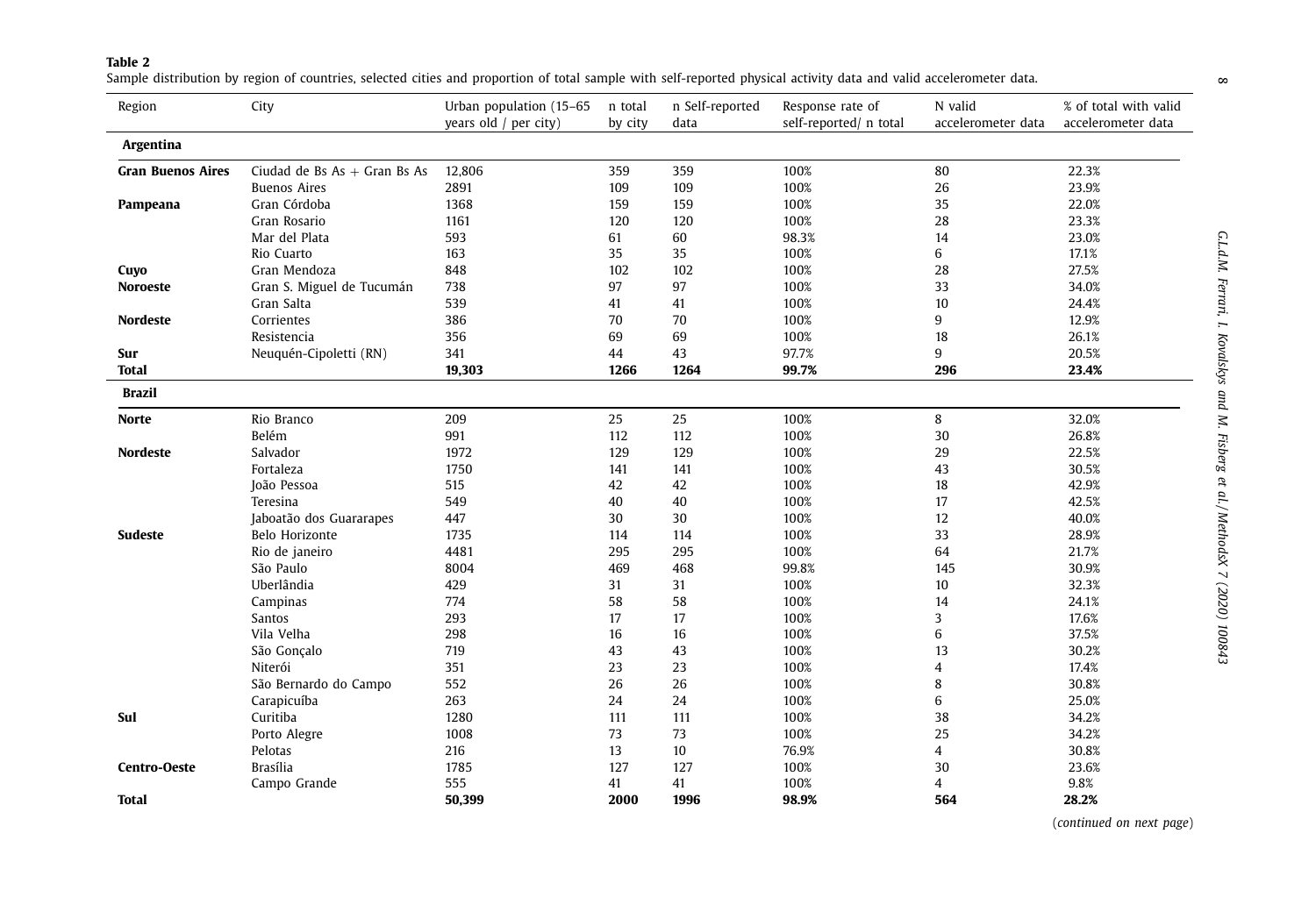#### **Table 2** (*continued*)

| Region              | City          | Urban population (15-65<br>years old $/$ per city) | n total<br>by city | n Self-reported<br>data | Response rate of<br>self-reported/ n total | N valid<br>accelerometer data | % of total with valid<br>accelerometer data |
|---------------------|---------------|----------------------------------------------------|--------------------|-------------------------|--------------------------------------------|-------------------------------|---------------------------------------------|
| Chile               |               |                                                    |                    |                         |                                            |                               |                                             |
| II. de Antofagasta  | Antofagasta   | 289                                                | 35                 | 35                      | 100%                                       | 3                             | 8.6%                                        |
| V. de Valparaíso    | Valparaíso    | 274                                                | 50                 | 50                      | 100%                                       | 13                            | 26.0%                                       |
|                     | Viña del Mar  | 285                                                | 58                 | 58                      | 100%                                       | 19                            | 32.8%                                       |
| VII. Del Maule      | Talca         | 201                                                | 61                 | 61                      | 100%                                       | 20                            | 32.8%                                       |
| VIII. del Biobío    | Concepción    | 217                                                | 66                 | 66                      | 100%                                       | 28                            | 42.4%                                       |
|                     | Talcahuano    | 163                                                | 64                 | 64                      | 100%                                       | 28                            | 43.8%                                       |
| XIII. Metropolitana | Gran Santiago | 6061                                               | 429                | 429                     | 100%                                       | 147                           | 34.3%                                       |
| IX. Araucanía       | Temuco        | 246                                                | 63                 | 62                      | 98.4%                                      | 21                            | 33.3%                                       |
| X. Lagos            | Puerto Montt  | 174                                                | 53                 | 52                      | 98.1%                                      | 18                            | 34.0%                                       |
| <b>Total</b>        |               | 7914                                               | 879                | 877                     | 99.6%                                      | 297                           | 33.8%                                       |
| Colombia            |               |                                                    |                    |                         |                                            |                               |                                             |
| Andina              | Bogotá D.C.   | 7776                                               | 274                | 273                     | 99.6%                                      | 101                           | 36.9%                                       |
|                     | Medellín      | 2.375                                              | 124                | 123                     | 99.2%                                      | 36                            | 29.0%                                       |
|                     | Cúcuta        | 615                                                | 95                 | 93                      | 97.9%                                      | 26                            | 27.4%                                       |
|                     | Bucaramanga   | 519                                                | 95                 | 93                      | 97.9%                                      | 35                            | 36.8%                                       |
|                     | Ibagué        | 510                                                | 85                 | 85                      | 100%                                       | 10                            | 11.8%                                       |
|                     | Pereira       | 388                                                | 85                 | 85                      | 100%                                       | 21                            | 24.7%                                       |
| Pacífico            | Cali          | 2279                                               | 120                | 118                     | 98.3%                                      | 16                            | 13.3%                                       |
|                     | Pasto         | 234                                                | 44                 | 43                      | 97.7%                                      | 5                             | 11.4%                                       |
|                     | Popayan       | 194                                                | 43                 | 43                      | 100%                                       | $\overline{7}$                | 16.3%                                       |
| Caribe              | Barranquilla  | 1202                                               | 151                | 151                     | 100%                                       | 52                            | 34.4%                                       |
|                     | Cartagena     | 923                                                | 114                | 114                     | 100%                                       | 30                            | 26.3%                                       |
| <b>Total</b>        |               | 17,020                                             | 1230               | 1221                    | 99.1%                                      | 339                           | 27.6%                                       |
| Costa Rica          |               |                                                    |                    |                         |                                            |                               |                                             |
| San José            | San Jose      | 1213                                               | 309                | 308                     | 99.7%                                      | 96                            | 31.1%                                       |
| Alajuela            | Alajuela      | 515                                                | 131                | 130                     | 99.2%                                      | 42                            | 32.1%                                       |
| Cartago             | Cartago       | 404                                                | 102                | 101                     | 99.0%                                      | 44                            | 43.1%                                       |
| Heredia             | Heredia       | 372                                                | 95                 | 94                      | 98.9%                                      | 34                            | 35.8%                                       |
| Guanacaste          | Liberia       | 180                                                | 46                 | 46                      | 100%                                       | 17                            | 37.0%                                       |
| Puntarenas          | Puntarenas    | 224                                                | 57                 | 57                      | 100%                                       | 23                            | 40.4%                                       |
| Limón               | Limón         | 218                                                | 58                 | 58                      | 100%                                       | 17                            | 29.3%                                       |
| <b>Total</b>        | 3130          | 798                                                | 794                | 99.5%                   | 273                                        | 34.2%                         |                                             |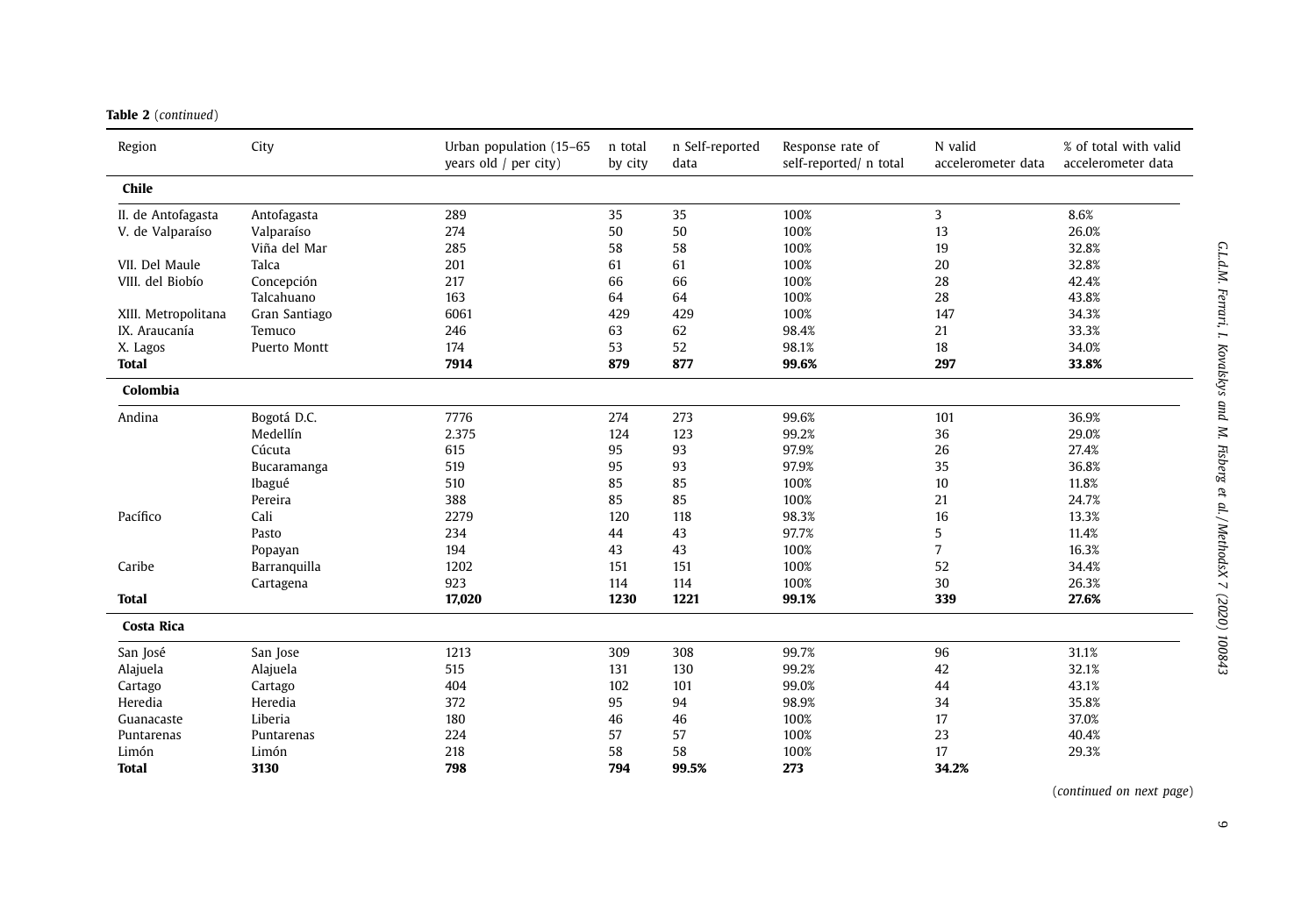| <b>Table 2</b> (continued) |
|----------------------------|
|                            |

| Region          | City           | Urban population (15-65<br>years old $/$ per city) | n total<br>by city | n Self-reported<br>data | Response rate of<br>self-reported/ n total | N valid<br>accelerometer data | % of total with valid<br>accelerometer data |
|-----------------|----------------|----------------------------------------------------|--------------------|-------------------------|--------------------------------------------|-------------------------------|---------------------------------------------|
| Ecuador         |                |                                                    |                    |                         |                                            |                               |                                             |
| Costa           | Guayaquil      | 2278                                               | 337                | 337                     | 100%                                       | 115                           | 34.1%                                       |
|                 | Manchala       | 231                                                | 37                 | 37                      | 100%                                       | 8                             | 21.6%                                       |
|                 | Portoviejo     | 206                                                | 31                 | 31                      | 100%                                       | 10                            | 32.3%                                       |
|                 | Manta          | 217                                                | 35                 | 35                      | 100%                                       | 10                            | 28.6%                                       |
| Sierra          | Quito          | 1607                                               | 241                | 239                     | 99.2%                                      | 91                            | 37.8%                                       |
|                 | Cuenca         | 329                                                | 47                 | 47                      | 100%                                       | 15                            | 31.9%                                       |
|                 | Ambato         | 165                                                | 27                 | 27                      | 100%                                       | 6                             | 22.2%                                       |
|                 | Loja           | 170                                                | 22                 | 22                      | 100%                                       | $\overline{7}$                | 31.8%                                       |
|                 | Ibarra         | 131                                                | 23                 | 23                      | 100%                                       | 6                             | 26.1%                                       |
| <b>Total</b>    |                | 5339                                               | 800                | 798                     | 99.8%                                      | 268                           | 33.5%                                       |
| Peru            |                |                                                    |                    |                         |                                            |                               |                                             |
| Lima            | Lima Metro     | 9740                                               | 483                | 481                     | 99.6%                                      | 145                           | 30.0%                                       |
| Costa Norte     | Trujillo       | 783                                                | 92                 | 92                      | 100%                                       | 27                            | 29.3%                                       |
|                 | Chiclayo       | 565                                                | 62                 | 62                      | 100%                                       | 22                            | 35.5%                                       |
|                 | Piura          | 430                                                | 57                 | 57                      | 100%                                       | 20                            | 35.1%                                       |
| Costa Sur       | Arequipa       | 859                                                | 63                 | 63                      | 100%                                       | 18                            | 28.6%                                       |
| Sierra Centro   | Huancayo       | 347                                                | 71                 | 71                      | 100%                                       | 23                            | 32.4%                                       |
| Sierra Sur      | Cusco          | 417                                                | 93                 | 93                      | 100%                                       | 31                            | 33.3%                                       |
|                 | Juliaca        | 261                                                | 64                 | 64                      | 100%                                       | 19                            | 29.7%                                       |
| Oriente / Selva | Iquitos        | 423                                                | 83                 | 83                      | 100%                                       | 16                            | 19.3%                                       |
|                 | Pucallpa       | 229                                                | 45                 | 40                      | 88.9%                                      | 12                            | 26.7%                                       |
| <b>Total</b>    |                | 14,058                                             | 1113               | 1106                    | 98.5%                                      | 333                           | 29.9%                                       |
| Venezuela       |                |                                                    |                    |                         |                                            |                               |                                             |
| Capital         | Gran Caracas   | 6967                                               | 228                | 228                     | 100%                                       | 84                            | 36.8%                                       |
| Oriental        | Barcelona      | 326                                                | 119                | 119                     | 100%                                       | 47                            | 39.5%                                       |
| Los Llanos      | Guanare        | 160                                                | 53                 | 53                      | 100%                                       | 20                            | 37.7%                                       |
|                 | <b>Barinas</b> | 970                                                | 101                | 101                     | 100%                                       | 36                            | 35.6%                                       |
| Central         | Valencia       | 1396                                               | 112                | 112                     | 100%                                       | 28                            | 25.0%                                       |
|                 | Barquisimeto   | 881                                                | 112                | 112                     | 100%                                       | 23                            | 20.5%                                       |
|                 | Maracay        | 955                                                | 74                 | 74                      | 100%                                       | 25                            | 33.8%                                       |
| Guayana         | Ciudad Bolívar | 407                                                | 63                 | 63                      | 100%                                       | 23                            | 36.5%                                       |
| Los Andes       | San Cristóbal  | 282                                                | 60                 | 59                      | 98.3%                                      | 21                            | 35.0%                                       |
|                 | Mérida         | 248                                                | 42                 | 42                      | 100%                                       | 12                            | 28.6%                                       |
| Occidental      | Maracaibo      | 2212                                               | 168                | 168                     | 100%                                       | 48                            | 28.6%                                       |
| <b>Total</b>    |                | 14,808                                             | 1132               | 1131                    | 99.8%                                      | 367                           | 32.4%                                       |
| <b>Overall</b>  |                |                                                    | 9218               | 9187                    | 99.4%                                      | 2737                          | 29.7%                                       |

10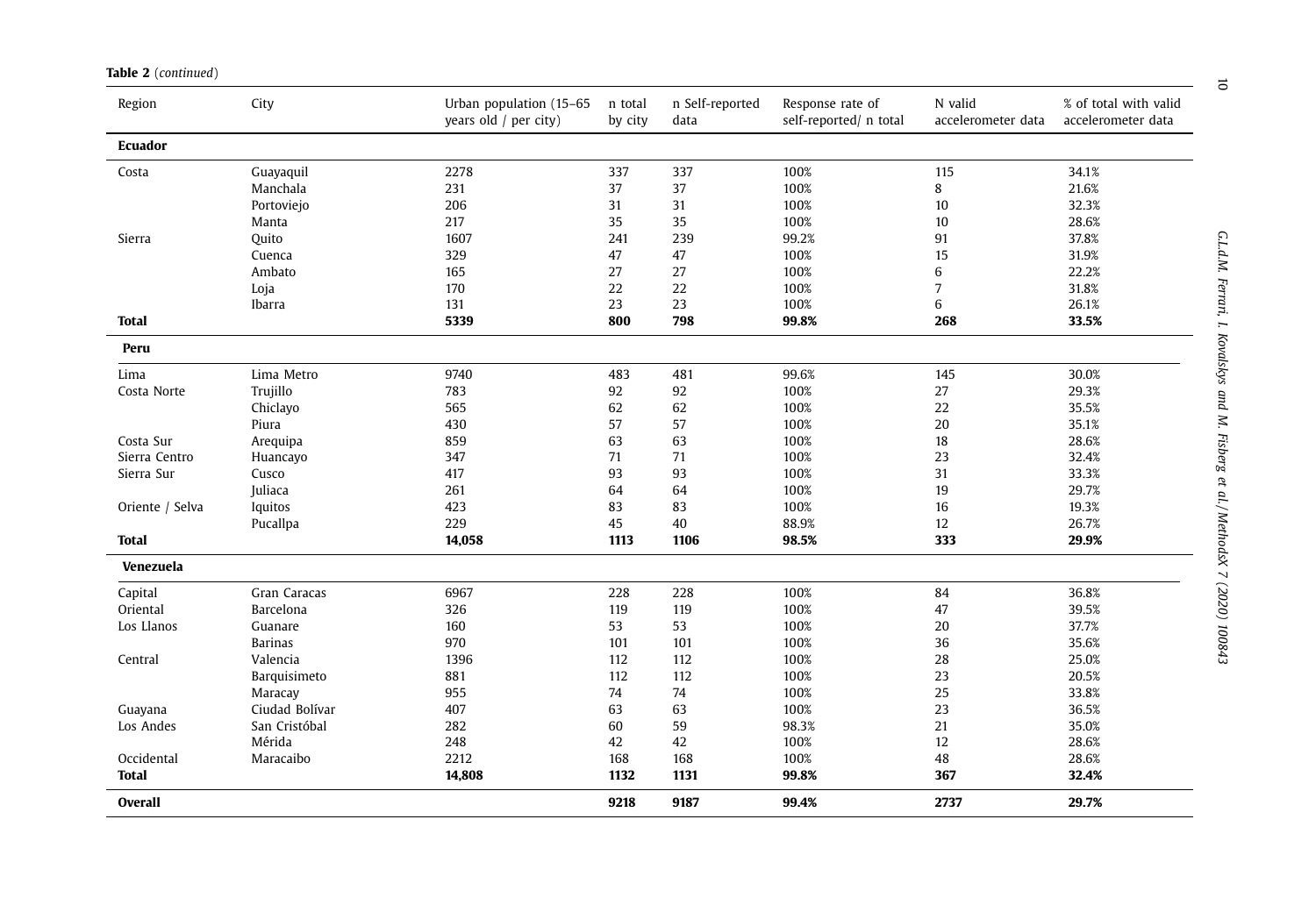| Country        | Total accelerometers<br>distributed to participants: $n$ | Total not valid accelerometer<br>data: $n$ $(\%)$ | Valid accelerometer<br>data: $n$ $(\%)$ |
|----------------|----------------------------------------------------------|---------------------------------------------------|-----------------------------------------|
| Argentina      | 509                                                      | 213 (41.8)                                        | 296 (58.2)                              |
| <b>Brazil</b>  | 887                                                      | 323 (36.4)                                        | 564 (63.6)                              |
| Chile          | 383                                                      | 86 (22.4)                                         | 297 (77.6)                              |
| Colombia       | 577                                                      | 238 (41.2)                                        | 339 (58.8)                              |
| Costa Rica     | 362                                                      | 89 (24.6)                                         | 273 (75.4)                              |
| Ecuador        | 437                                                      | 169 (38.7)                                        | 268 (61.3)                              |
| Peru           | 489                                                      | 156 (31.9)                                        | 333 (68.1)                              |
| Venezuela      | 474                                                      | 107(22.6)                                         | 367 (77.4)                              |
| <b>Overall</b> | 4118                                                     | 1381 (32.4)                                       | 2737 (67.5)                             |
|                |                                                          |                                                   |                                         |

<span id="page-10-0"></span>**Table 3** Number of ELANS participants with accelerometers and the proportion with valid data.

magnitude from  $\pm 6.00$  G's with a frequency response of 0.25 to 2.50 Hertz and which converts the signal to numeric values known as activity counts [\[13\].](#page-12-0) These parameters detect natural movement of the body and filter out high frequency movement, such as vibrations [\[13\].](#page-12-0) The reliability and validity of [accelerometers](#page-12-0) has been documented extensively in laboratory and in free-living conditions [14– 17].

Consistent with other studies using this device, we classified <100 activity counts/minutes (hereafter referred to as counts/min) as time spent sedentary [\[18\];](#page-13-0) 101–1951 counts/min as lightintensity activity; 1952–5724 counts/min as moderate; 5725–9498 counts/min as vigorous; and >9498 counts/min as very vigorous. Time spent in moderate-to-vigorous physical activity was classed as  $\geq$ 1952 counts/min [\[14\].](#page-12-0) The cutoff points published previously were used to estimate METs [14].

An instruction sheet for the accelerometer, which contained a brief description of the device, details of how to wear it, and contact information, was left at the participant's home at the time of the first interview visit. Participants were asked to wear the accelerometer on an elasticized belt at hip level on the right mid-axillary line for seven days. Participants were asked to wear the device while awake and to remove it when sleeping, showering or swimming. Participants were encouraged

### **Table 4**

Summary of method of assessment (self-reported data and accelerometer) and outcome.

| Method of assessment                   | Outcome                                                                                                                                                                                                                                                                                                                                                                                                                            |
|----------------------------------------|------------------------------------------------------------------------------------------------------------------------------------------------------------------------------------------------------------------------------------------------------------------------------------------------------------------------------------------------------------------------------------------------------------------------------------|
| Self-reported data                     | Physical activity (min/day, min/week, MET-min/day, or<br>MET-min/week)<br>• Leisure-time (walk, moderate, and vigorous physical activity)<br>• Active transportation (walk, bicycle, and total physical activity)<br>$\bullet$ Total<br>$\bullet$ MET-min/day<br>• MET-min/week<br>• "Meeting" or "not meeting" the WHO recommendations<br>Sitting time (min/day, and min/week)<br>• Weekdays<br>• Weekend days<br>$\bullet$ Total |
| Accelerometer (model GT3X+, ActiGraph) | Physical activity intensity (min/day)<br>$\bullet$ Light<br>· Moderate<br>• Vigorous<br>• Very vigorous<br>• Moderate-to-vigorous<br>Counts<br>Steps/day<br>Sedentary behaviours (min/day)<br>Moderate-to-vigorous physical activity bouts per day<br><b>METs</b><br>Physical activity on weekdays and weekend                                                                                                                     |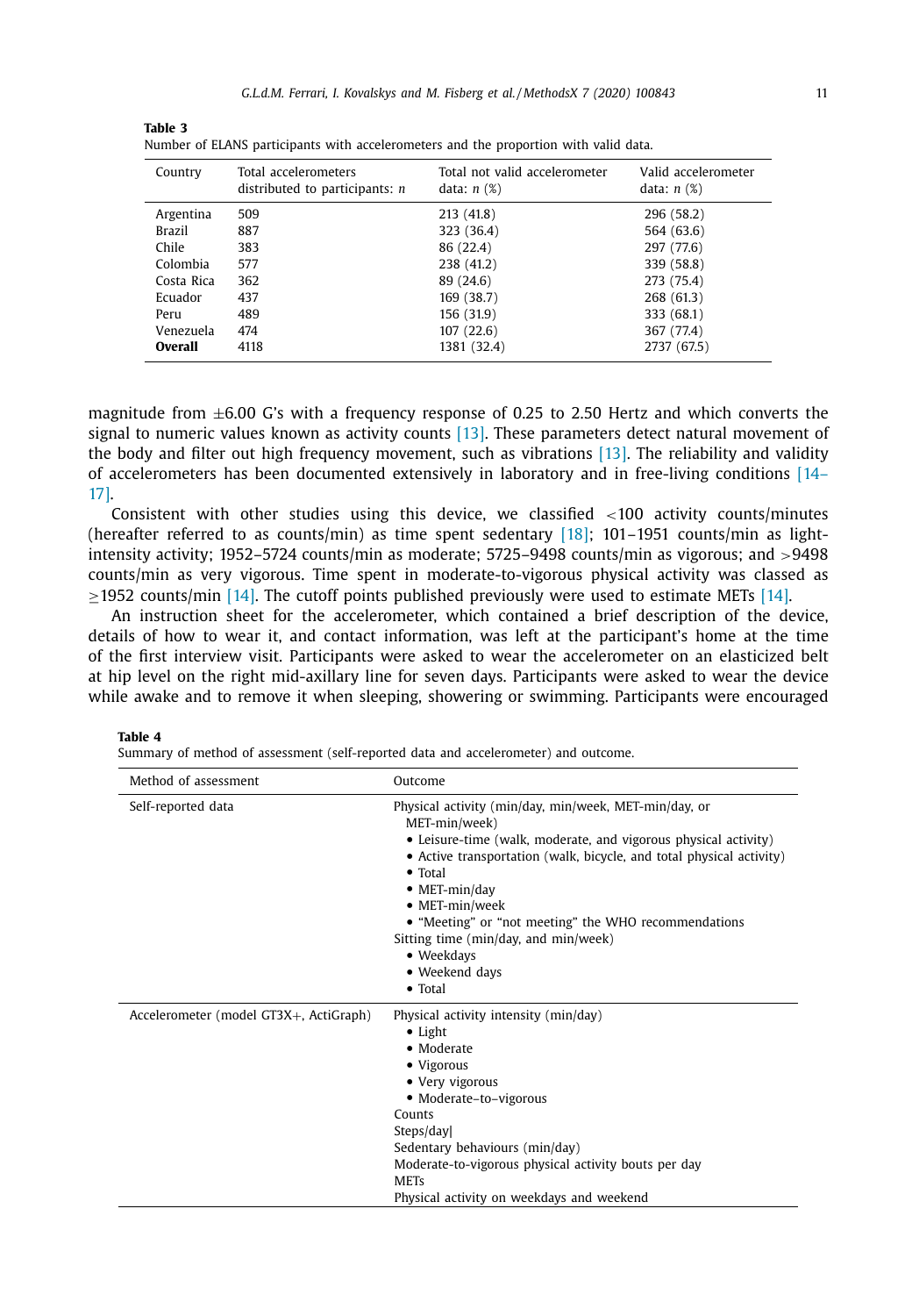to wear the accelerometer for at least 12 h/day for at least seven days. The minimum amount of accelerometer data we considered acceptable for analytical purposes (i.e., considered as valid data for our purposes) was five days (including at least one weekend day) with at least ten hours/day of wear time following the removal of sleep time [\[19,20\].](#page-13-0) Data were processed using ActiLife software (V6.0; ActiGraph, Pensacola, FL). Data were collected at a sampling rate of 30 Hz and downloaded in epochs of 60 s. Data points were classified as nonwear time if the intervals showed at least 60 consecutive minutes of zero activity counts [\[21\].](#page-13-0)

Two researchers received the raw data files through a cloud storage system. These researchers were responsible for performing data quality control and data validation with the help of the logbook information. Among the lessons learned during the fieldwork of our study, we feel it is important to have a team specifically trained to schedule and download the accelerometer data in order to avoid possible errors. In addition, managing the use of the devices by the participants, through telephone contacts and/or text messages helps in reducing the quantity of data that is not valid (e.g. for reasons of forgetfulness or insufficient hours of use per day).

### *Analysis plan*

Our analyses will be country-specific, and will involve describing the prevalence of physical inactivity (i.e. not meeting the WHO guidelines), and will summarize the amount of time spent sedentary, in different domains (leisure-time, active transportation) as well as overall, and by the intensity of physical activity (light, moderate, vigorous, very vigorous, and moderate-to-vigorous) [\(Table](#page-10-0) 4). Furthermore, the summary measures of physical activity and sedentary time will be presented by key socio-demographic variables (sex, age, socioeconomic status). Given that the aim of the ELANS study is to predict levels of physical activity and sedentary time, generalized linear and nonlinear models will be employed to investigate associations between physical activity and sedentary time and their correlates. Multilevel models taking into account the hierarchical nature of the ELANS data (i.e. participants within cities and within regions) will be used for all analyses. Statistical tests will be two-tailed and performed at the 5% significance level.

### **Declaration of Competing Interest**

The authors declare that they have no known competing financial interests or personal relationships that could have appeared to influence the work reported in this paper.

### **Acknowledgements**

We would like to thank the following individuals at each of the participating sites who made substantial contributions to the ELANS: Luis A. Moreno, Beate Lloyd, Brenda Lynch, Mariela Jauregui, Alejandra Guidi, Luis Costa, and Regina Mara Fisberg.

# **Additional information**

Some limitations of the present study are acknowledged. First, ELANS employed a cross-sectional design, precluding implications about causality. Second, our evaluations of physical activity and sedentary time may not be representative of the total population in the eight participating countries, since participants were recruited from specific urban neighbourhoods. Third, the cut-off points for classifying the intensity of physical activity were set at the same level for adolescents and adults. Finally, the ELANS countries span a wide range of health, social and economic indicators; therefore, our results may not be directly generalizable to other countries.

ELANS is a research project that includes the assessment of physical activity and sedentary time in eight Latin American countries. The main strength of the study is in relation to the number of participant countries (the eight countries represent approximately 60% of the Latin American population) and to the number of participants, including countries that did not have any information prior to ELANS on the prevalence of physical inactivity. Furthermore, standardization in sample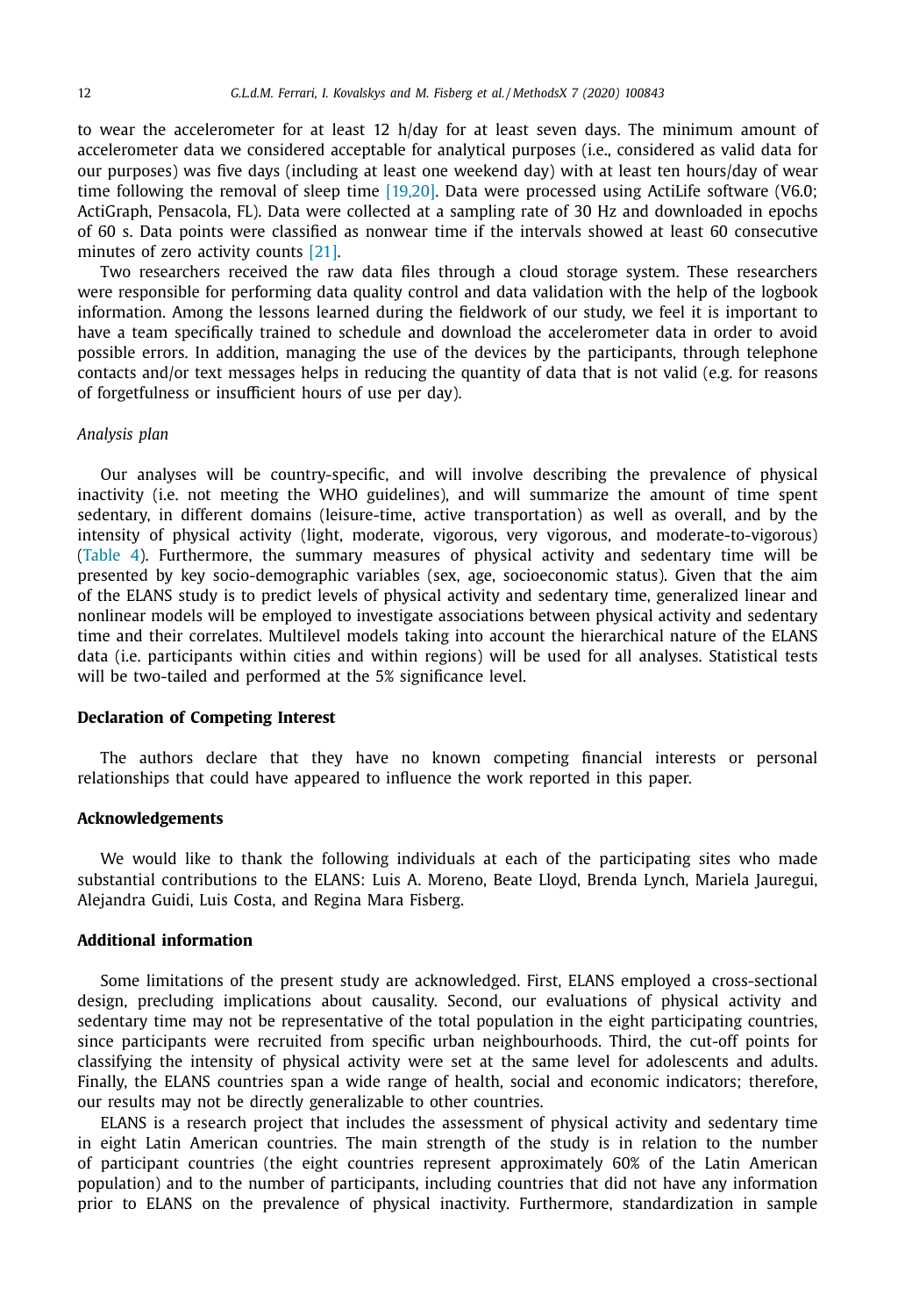<span id="page-12-0"></span>selection and data collection enables detailed comparisons of self-reported and objective measures of physical activity between- and within-participating countries, potentially identifying countries with particularly low or high levels of activity, and enable benchmarking for future goal setting. The inclusion of objective data on physical activity makes ELANS a unique Latin American data source; to date, most studies in low- and middle-income countries have had to rely on self-reported physical activity data [\[22–24\].](#page-13-0) Results from ELANS will also provide valuable information to assist in the development of lifestyle interventions and physical inactivity policies that can be realistically implemented in the Latin American region to treat and reduce the risk of all-cause mortality, and reduce the incidence of cardiovascular diseases such as Type 2 diabetes.

In summary, ELANS represents a global effort to enhance the understanding, capacity and infrastructure of research on physical inactivity and its key correlates such as obesity. The response rates achieved both in the self-reported and objective assessment of physical activity are considered high in the Latin American region. The ELANS study group hopes that the current article will be useful to the global network of physical activity researchers.

# **Funding**

The ELANS was supported by a scientific grant from the Coca Cola Company, and support from the Ferrero, Instituto Pensi / Hospital Infantil Sabara, International Life Science Institute of Argentina, [Universidad](http://dx.doi.org/10.13039/501100005298) de Costa Rica, Pontificia [Universidad](http://dx.doi.org/10.13039/501100009610) Católica de Chile, Pontificia Universidad Javeriana, Universidad Central de Venezuela (CENDES-UCV)/Fundación Bengoa, Universidad San Francisco de Quito, and Instituto de Investigación Nutricional de Peru. The sponsors had no role in study design, in the collection, analyses, or interpretation of data, in the writing of the manuscript, and in the decision to publish the results.

### **References**

- [1] M. Fisberg, I. Kovalskys, G. Gomez, A. Rigotti, L.Y. Cortes, M. Herrera-Cuenca, et al., Latin American study of nutrition and health (ELANS): rationale and study design, BMC Public Health 16 (1) (2016) 93, doi[:10.1186/s12889-016-2765-y.](https://doi.org/10.1186/s12889-016-2765-y)
- [2] National Center for Health Statistics (NCHS), Analytic and reporting guidelines: the third national health and nutrition [examination](http://refhub.elsevier.com/S2215-0161(20)30062-5/sbref0002) survey, NHANES III (1988–94), Prevention (1996) 1–47.
- [3] A. [Keshteli,](http://refhub.elsevier.com/S2215-0161(20)30062-5/sbref0003) A. [Esmaillzadeh,](http://refhub.elsevier.com/S2215-0161(20)30062-5/sbref0003) S. [Rajaie,](http://refhub.elsevier.com/S2215-0161(20)30062-5/sbref0003) G. [Askari,](http://refhub.elsevier.com/S2215-0161(20)30062-5/sbref0003) C. [Feinle-Bisset,](http://refhub.elsevier.com/S2215-0161(20)30062-5/sbref0003) P.A. [Adibi,](http://refhub.elsevier.com/S2215-0161(20)30062-5/sbref0003) A dish-based [semi-quantitative](http://refhub.elsevier.com/S2215-0161(20)30062-5/sbref0003) food frequency questionnaire for assessment of dietary intakes in epidemiologic studies in Iran: design and development, Int. J. Prev. Med. 5 (1) (2014) 29–36.
- [4] S. Scholes, N. Coombs, Z. Pedisic, J.S. Mindell, A. Bauman, A.V. Rowlands, et al., Age- and sex-specific criterion validity of the health survey for England physical activity and sedentary behavior assessment questionnaire as compared with accelerometry, Am. J. Epidemiol. 179 (12) (2014) 1493–1502, doi[:10.1093/aje/kwu087.](https://doi.org/10.1093/aje/kwu087)
- [5] N. Aguilar-Farias, P. Martino-Fuentealba, J. Carcamo-Oyarzun, A. Cortinez-O'Ryan, C. Cristi-Montero, A. Von Oetinger, et al., A regional vision of physical activity, sedentary behaviour and physical education in adolescents from Latin America and the Caribbean: results from 26 countries, Int. J. Epidemiol. (2018), doi[:10.1093/ije/dyy033.](https://doi.org/10.1093/ije/dyy033)
- [6] C.L. Craig, A.L. Marshall, M. Sjostrom, A.E. Bauman, M.L. Booth, B.E. Ainsworth, et al., International physical activity questionnaire: 12-country reliability and validity, Med. Sci. Sports Exerc. 35 (8) (2003) 1381-1395, doi:10.1249/01.MSS. [0000078924.61453.FB.](https://doi.org/10.1249/01.MSS.0000078924.61453.FB)
- [7] P.C. Hallal, L.F. Gomez, D.C. Parra, F. Lobelo, J. Mosquera, A.A. Florindo, et al., Lessons learned after 10 years of IPAQ use in Brazil and Colombia, J. Phys. Act. Health 7 (Suppl 2) (2010) S259–S264, doi[:10.1123/jpah.7.s2.s259.](https://doi.org/10.1123/jpah.7.s2.s259)
- [8] G. Luis de Moraes, I. Kovalskys, M. Fisberg, G. Gómez, A. Rigotti, et al., Original research socio-demographic patterning of self-reported physical activity and sitting time in Latin American countries: findings from ELANS, BMC Public Health 19 (1) (2019) 1723, doi[:10.1186/s12889-019-8048-7.](https://doi.org/10.1186/s12889-019-8048-7)
- [9] B.E. Ainsworth, W.L. Haskell, M.C. Whitt, M.L. Irwin ML, A.M. Swartz, S.J. Strath, et al., Compendium of physical activities: an update of activity codes and MET intensities, Med. Sci. Sports Exerc. 32 (2000) S498–S504, doi:10.1097/ [00005768-200009001-00009.](https://doi.org/10.1097/00005768-200009001-00009)
- [10] B.E. Ainsworth, W.L. Haskell, S.D. Herrmann, N. Meckes, D.R. Bassett Jr., C. Tudor-Locke, et al., Compendium of physical activities: a second update of codes and MET values, Med. Sci. Sports Exerc. 43 (2011) 1575–1581, doi:10.1249/MSS. [0b013e31821ece12.](https://doi.org/10.1249/MSS.0b013e31821ece12)
- [11] World Health Organization (WHO), Global [Recommendations](http://refhub.elsevier.com/S2215-0161(20)30062-5/sbref0011) on Physical Activity for Health, World Health Organization, Geneva, 2010.
- [12] A. Bauman, B.E. Ainsworth, J.F. Sallis, M. Hagstromer, C.L. Craig, F.C. Bull, et al., The descriptive epidemiology of sitting. A 20-country comparison using the international physical activity questionnaire (IPAQ), Am. J. Prev. Med. 41 (2) (2011) 228–235, doi[:10.1016/j.amepre.2011.05.003.](https://doi.org/10.1016/j.amepre.2011.05.003)
- [13] [https://dl.theactigraph.com/GT3Xp\\_wGT3Xp\\_Device\\_Manual.pdf,](https://dl.theactigraph.com/GT3Xp_wGT3Xp_Device_Manual.pdf) 2013, (Accessed 7 March 2020)
- [14] P.S. [Freedson,](http://refhub.elsevier.com/S2215-0161(20)30062-5/sbref0013) E. [Melanson,](http://refhub.elsevier.com/S2215-0161(20)30062-5/sbref0013) J. [Sirard,](http://refhub.elsevier.com/S2215-0161(20)30062-5/sbref0013) Calibration of the computer science and applications, Inc. [accelerometer,](http://refhub.elsevier.com/S2215-0161(20)30062-5/sbref0013) Med. Sci. Sports Exerc. 30 (5) (1998) 777–781.